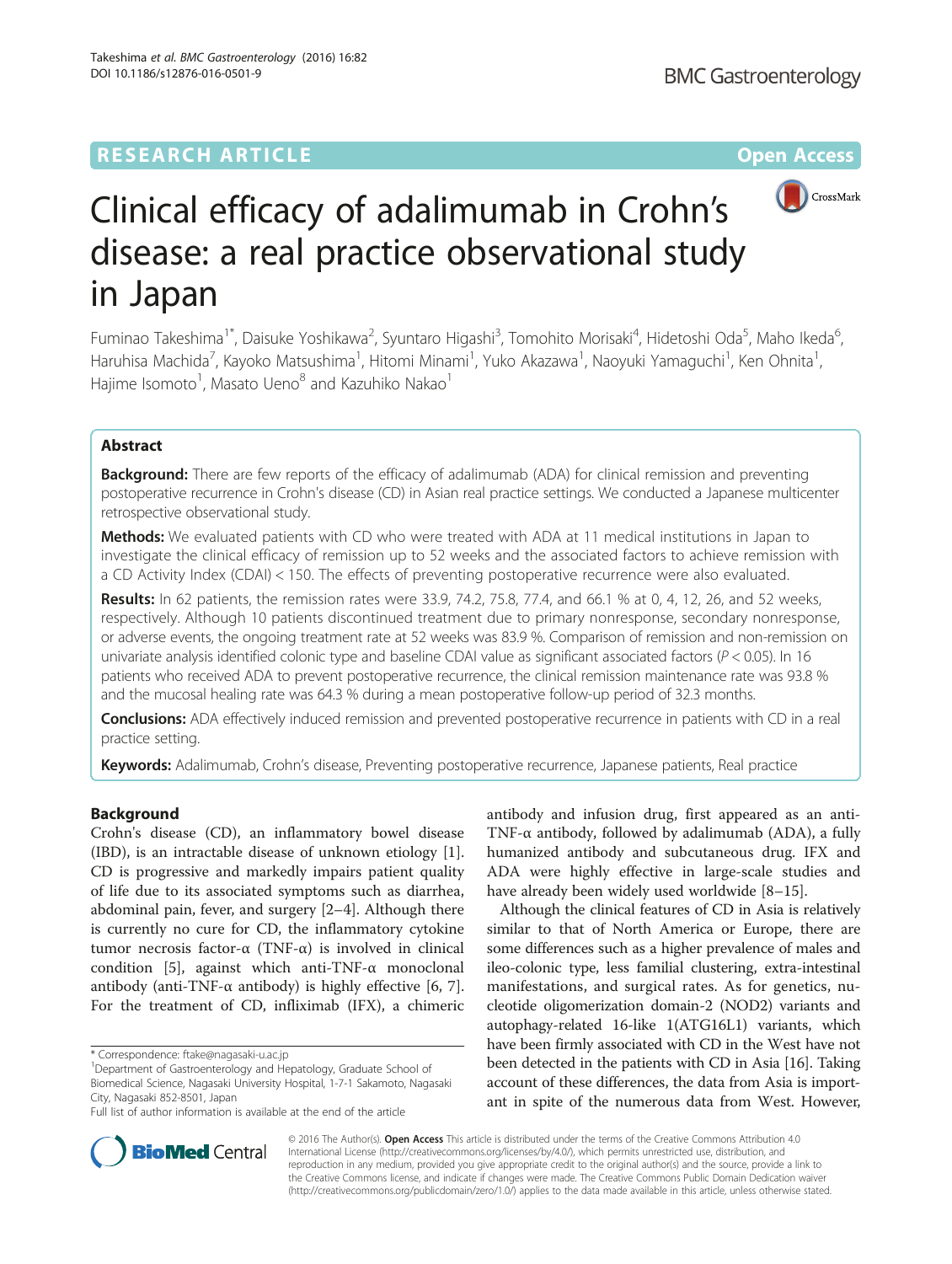ADA received approval later in Asian countries including Japan than in the Europe and US; therefore, there are limited reports on its efficacy in Asian real practice settings [\[17](#page-7-0)–[20](#page-7-0)]. Watanabe et al. reported that clinical remission rate at week 4 in the induction therapy was 33.3 %. Seventy percentage of patients achieved decrease in  $CDAI \ge 70$  points and the rest was unresponsive at week 4 in the induction therapy [\[17](#page-7-0)]. Furthermore, intestinal resection is commonly required in patients with CD and often leads to repeated surgery; thus, it is important to prevent postoperative recurrence [\[21, 22\]](#page-7-0). Recent reports indicated that IFX and ADA effectively prevent postoperative recurrence [\[23](#page-7-0)–[26](#page-7-0)]. However, no report to date has demonstrated the ability of ADA to prevent postoperative recurrence in Asia. Under these circumstances, we conducted a multicenter observational study in Japan to evaluate ADA efficacy and safety as well as its ability to prevent postoperative recurrence in patients with CD in real practice settings.

# Methods

# Study design

The Nagasaki observational study of adalimumab is a multicenter retrospective observational study of patients with IBD receiving ADA treatment at a total of 11 medical sites including Nagasaki University Hospital and its related facilities. This study was reviewed and approved by the Nagasaki University Hospital Ethics Committee before its initiation.

### Patients

The study included all patients who received ADA for the treatment of CD at a total of 11 study sites including Nagasaki University Hospital and its related facilities between November 2010 and January 2014. Patients who failed to complete 52 weeks of follow-up due to relocating were excluded from the analysis.

#### Treatment protocol

ADA was administered at an initial dose of 160 mg and a second dose of 80 mg with a 2-week induction interval. Thereafter, ADA 40 mg was administered every other week as maintenance therapy. ADA dose intensification was not included in this study because it is not currently approved in Japan.

# Data collection

A shared common database was used to collect demographic and clinical data. Data collected at baseline were sex, age, disease duration, disease extension, history of operation, smoking habits, concomitant fistula or anal lesion, previous infliximab therapy, concomitant medications or elemental diet at baseline, C-reactive protein (CRP) levels, and the Crohn's disease activity index (CDAI) [[27](#page-7-0)].

Clinical activity was evaluated using the CDAI after 4, 12, 26, and 52 weeks of treatment. The date of and reason for ADA discontinuation, requirement of further rescue therapy, and adverse events were also recorded.

#### Definition

We defined remission as a CDAI < 150. Non-remission was defined as discontinuation due to a lack of efficacy, adverse event, or other reason. In addition, we evaluated the ability of ADA to prevent postoperative recurrence in patients with any recurrence risk factor [[28](#page-7-0)] such as smoking, penetrating disease, history of prior resection, and short disease duration (<10 years) after intestinal resection. Clinical remission was defined as a CDAI < 150, and mucosal healing was confirmed by a Rutgeerts score of i0 or i1 [\[29](#page-7-0)].

#### Endpoints

The primary endpoints of the study were rates of clinical remission at 4, 12, 26, and 52 weeks in the intention-totreat (ITT) population, and the proportion of patients still receiving ADA therapy at the end of the first year. The secondary endpoints included the maintenance rate of clinical remission and mucosal healing in the patients who received ADA treatment for the prevention of postoperative recurrence.

#### Statistical analysis

All efficacy analyses were performed on an ITT basis. Statistical analysis was performed with a Chi-square test or Fisher's exact test for categorical data and Student's t-test or the Mann-Whitney U-test for continuous variables. Factors identified as having significant differences on univariate analysis were further assessed by multivariate analysis with logistic regression.  $P$  values < 0.05 were considered statistically significant.

#### Results

#### Patient demographics

Of 71 patients who received ADA treatment during the study period, 62 were included in the analysis set, while the other nine were excluded: three who failed to complete follow-up due to transfer to another hospital before 52 weeks, five who missed the CDAI evaluation, and one who intentionally withdrew from treatment due to pregnancy (Fig. [1\)](#page-2-0). The baseline characteristics of the 62 patients are shown in Table [1](#page-2-0). The mean age was 33.1 years, 74.2 % of the patients were men, the median disease duration was 96 months, and 32.3 % of the patients had a disease duration < 2 years. Prior treatment consisted of IFX in 53.2 % of the patients; of them 33.3 % were on a double IFX dose (10 mg/kg). The mean baseline CDAI was 185.1 points, and 33.9 % of the patients had a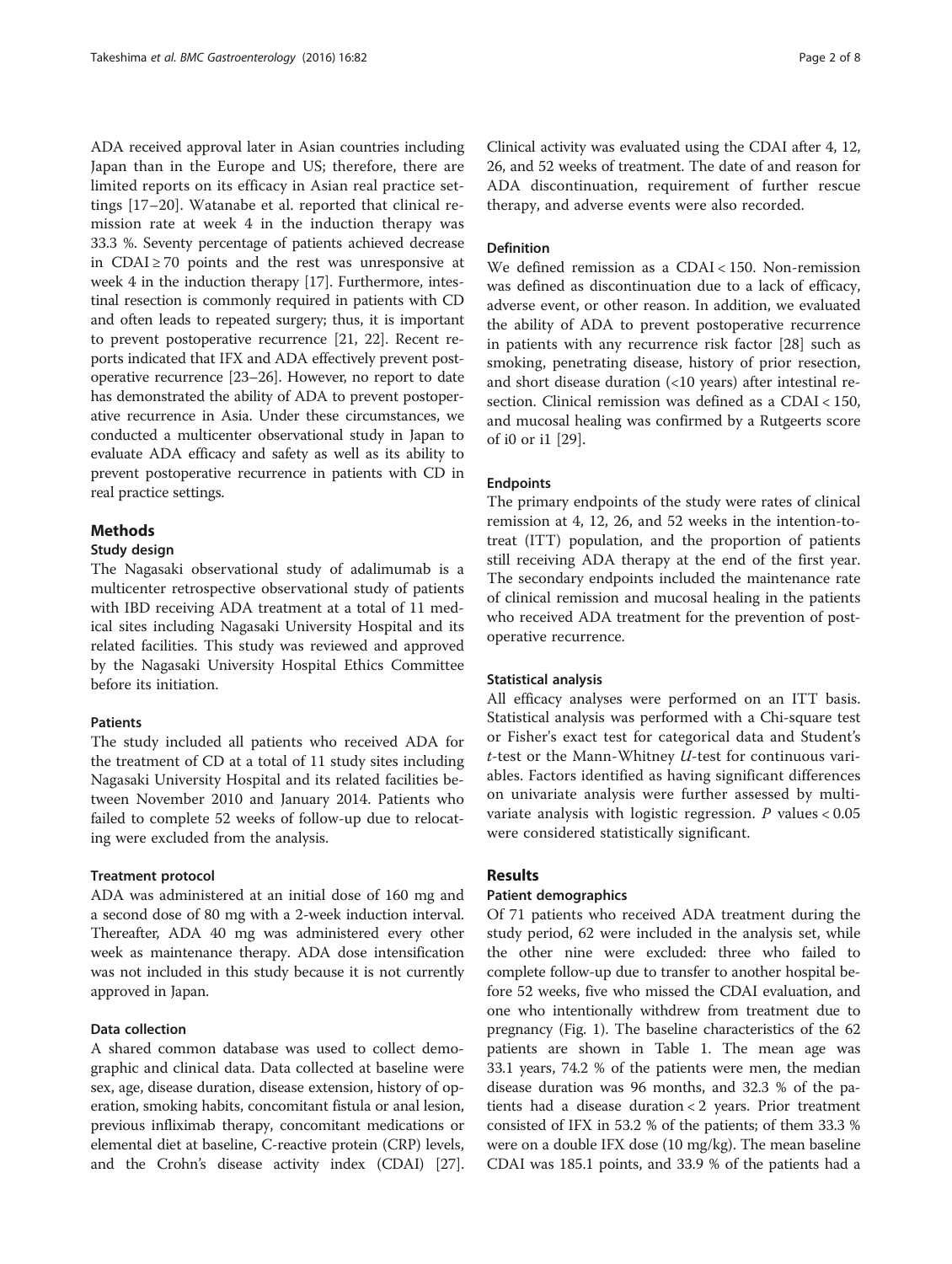<span id="page-2-0"></span>

CDAI < 150 before ADA treatment, including those who required a medication switch due to IFX intolerance.

#### Clinical efficacy

In all 62 patients, the remission rates were 33.9, 74.2, 75.8, 77.4, and 66.1 % at 0, 4, 12, 26, and 52 weeks, respectively (Fig. [2a](#page-3-0)). In the 41 patients whose baseline CDAI was  $\geq 150$ , the remission rates were 63.4, 70.7, 75.6, and 56.1 % at 4, 12, 26, and 52 weeks, respectively (Fig. [2b](#page-3-0)). Of the 62 patients, 10 discontinued treatment due to primary nonresponse (PNR)  $(n = 1)$ , secondary nonresponse (SNR)  $(n = 2)$ , or adverse event  $(n = 7)$ . The ongoing ADA treatment rate at 52 week was 83.9 % (Fig. [3](#page-3-0)).

#### Efficacy predictor

An univariate analysis was performed to compare 41 patients who achieved remission at 52 weeks of ADA treatment (remission group) with 21 patients who failed to achieve remission with a CDAI  $\geq$  150 or discontinued ADA treatment before 52 weeks (non-remission group) (Table [2](#page-4-0)). Significant differences between groups were detected only for the colonic type  $(P = 0.0387)$  and baseline CDAI ( $P = 0.0236$ ). The remission group had a slightly lower median disease duration and included more patients with a disease duration < 2 years, but the difference was not statistically significant. A multivariate analysis was performed for the two factors, colonic type and baseline CDAI, identified significant differences from the univariate analysis, but both were not found to be significant (Table [3\)](#page-4-0).

#### Prevention of postoperative recurrence

The baseline characteristics, presence of risk factors, clinical remission after ADA treatment, and mucosal healing

|  | <b>Table 1</b> Patients' baseline characteristics |
|--|---------------------------------------------------|
|  |                                                   |

| Patient number               | 62                  |
|------------------------------|---------------------|
| Age (years)                  | $33.1 \pm 10.3$     |
| Gender (male)                | 74.2 % (46/72)      |
| Disease duration (months)    | 96.0 (0.0-480.0)    |
| Disease duration $<$ 2 years | 32.3 % (20/62)      |
| Disease location             |                     |
| lleo                         | 14.5 % (9/62)       |
| Ileocolonic                  | 74.2 % (46/62)      |
| Colonic                      | 11.3 % (7/62)       |
| Surgery required             | 62.9 % (39/63)      |
| Extra fistula                | 34.4 % (21/61)      |
| Intra fistula                | 8.2 % (5/61)        |
| Perianal disease             | 48.4 % (30/62)      |
| Smoking                      | 17.3 % (9/52)       |
| Concomitant use              |                     |
| 5-Aminosalicylates           | 91.9 % (57/62)      |
| Steroids                     | 9.7 % (6/62)        |
| Immunomodulators             | 24.2 % (15/62)      |
| Elemental diet               | 62.9 % (39/62)      |
| IFX experience               |                     |
| Experience with IFX          | 53.2 % (33/62)      |
| Double dose                  | 33.3 % (11/33)      |
| Duration of IFX use (months) | 19.0 (1.0-100)      |
| Reason for switching         |                     |
| <b>PNR</b>                   | $6.3 \% (2/32)$     |
| <b>SNR</b>                   | 46.9 % (15/32)      |
| Intolerance                  | 43.8 % (14/32)      |
| Others                       | 3.1 % (1/32)        |
| Baseline CDAI (points)       | $185.1 \pm 76.4$    |
| Baseline CRP (mg/dL)         | $0.74(0.00 - 6.86)$ |

Parametric variables are shown as mean ± standard deviation or

median (range)

IFX infliximab, PNR primary nonresponse, SNR secondary nonresponse, CDAI Crohn's Disease Activity Index, CRP C-reactive protein

by endoscopy of the 16 high-risk patients who received ADA treatment for the prevention of postoperative recurrence after intestinal resection are shown in Table [4](#page-5-0). Each patient had an average of 2.1 of four recurrence risk factors including smoking, penetrating disease, previous resection, and disease duration < 10 years. The maintenance rate of clinical remission up to the last observation period (a mean of 32.3 months) was 93.8 % (15/16 patients). Endoscopy was performed in 14 patients at a mean 25.3 months, and mucosal healing was confirmed in 64.3 % (9/14 patients). Clinical remission was confirmed in four of five patients who experienced endoscopic relapse. Of the three patients whose relapse was confirmed with a Rutgeerts score of i3 or i4, two had experience with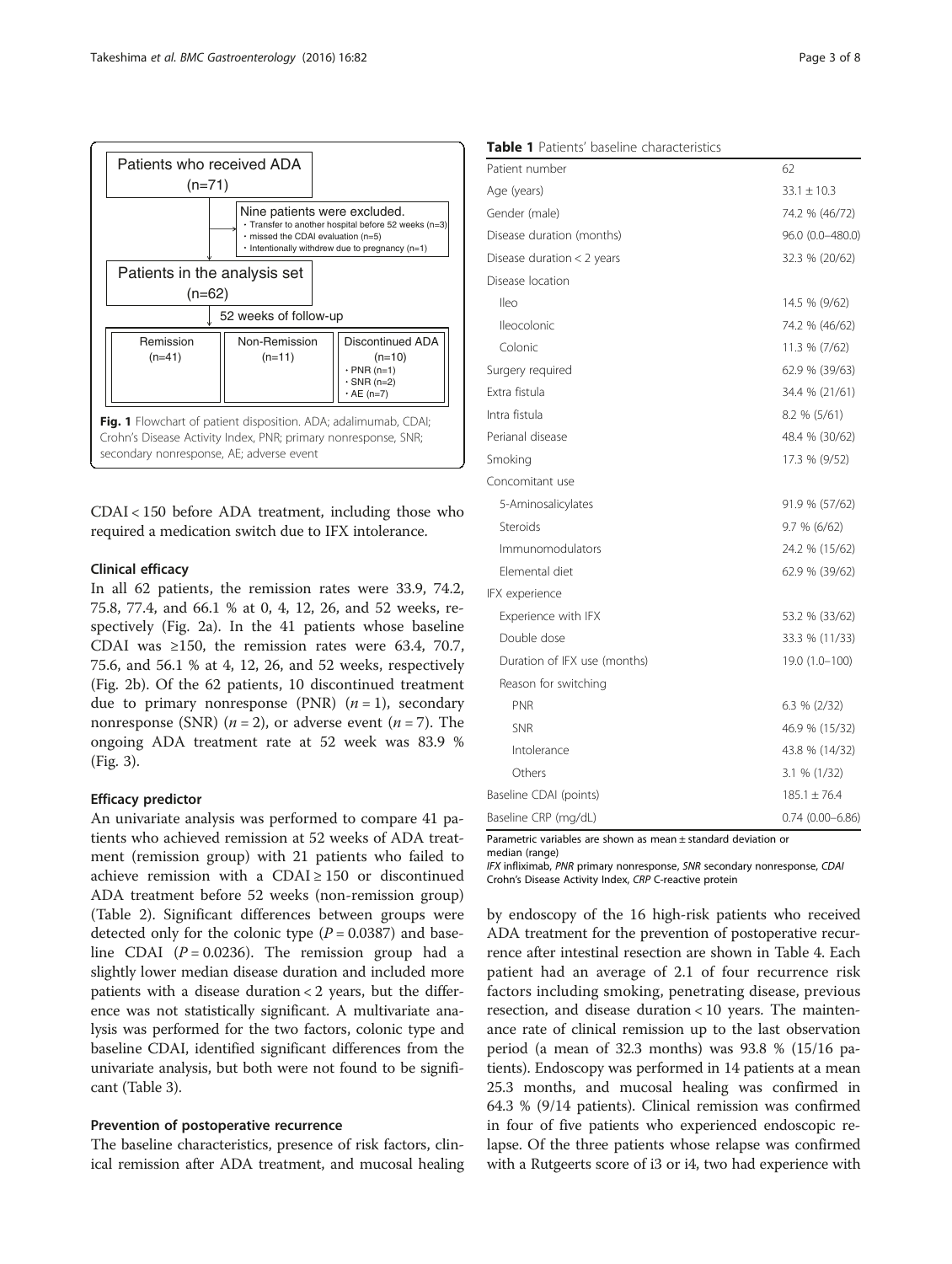<span id="page-3-0"></span>

nonresponse to IFX treatment, while the patient with a Rutgeerts score of i4 had all four risk factors.

#### Safety

In the assessment of up to 52 weeks, adverse events were reported in a total of eight patients: pancytopenia, sepsis, lupus-like reaction, hepatic function disorder, recurrent upper respiratory tract infection, ss-DNA antibody positive, catheter infection, and rash in one patient each. ADA treatment was discontinued due to adverse events in all seven patients except the one with the rash. All events were resolved under observation after ADA discontinuation or with treatment. There was no report of malignant tumor development or death.



# **Discussion**

ADA has been demonstrated effective against CD in the CLASSIC I [[11\]](#page-6-0), CLASSIC II [[13\]](#page-6-0), GAIN [\[12](#page-6-0)], CHARM [[14\]](#page-6-0), and EXTEND [\[15](#page-6-0)] placebo-controlled double-blind studies. In Japan, its clinical efficacy was also demonstrated in a placebo-controlled double-blind study [\[17](#page-7-0)], and ADA has been available for clinical use since October 2010. However, limited reports to date are available on usage data in real practice settings in Japan and other Asian countries. Ishida, et al. [\[19](#page-7-0)] and Miyoshi, et al. [[20\]](#page-7-0) reported results from a single center study with limited sample sizes of 28 and 45 subjects, respectively. Therefore, we investigated the results of ADA treatment for CD in real practice settings in this multicenter observational study. The remission rates from 4 to 52 weeks were similar to those reported by Ishida, et al. [[19\]](#page-7-0) and Miyoshi, et al [\[20](#page-7-0)]. ADA was more effective in real practice settings than in a clinical study with limited patients based on various exclusion criteria and a CDAI of 220–450 [\[17](#page-7-0)].

This study identified CD location and baseline CDAI as factors associated with ADA efficacy at 52 weeks. A study by Cohen, et al. [\[30](#page-7-0)] also indicated a slightly higher nonresponse rate in patients with the colonic type but with no significant difference. To our knowledge, only the current study demonstrated lower ADA efficacy in patients with the colonic type. We believe that the effects of TNF- $\alpha$  may be greater in patients with lesions in the small intestine, but no significant difference was detected on multivariate analysis, so this issue requires further investigation. Other factors including previous IFX treatment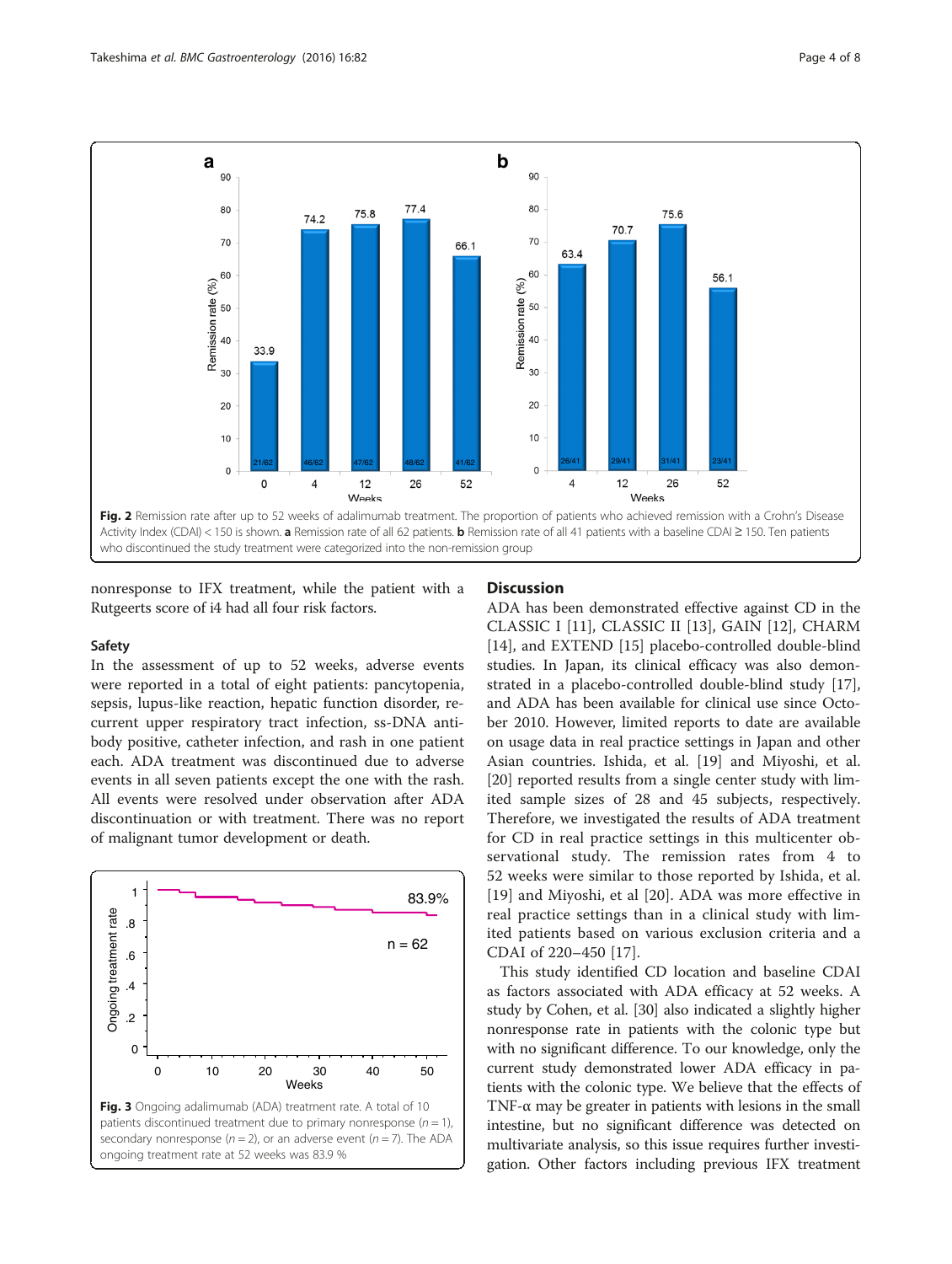|                              | Remission ( $n = 41$ ) | Non-remission ( $n = 21$ ) | $P$ value              |
|------------------------------|------------------------|----------------------------|------------------------|
| Age (years)                  | $32.1 \pm 10.5$        | $34.9 \pm 10.1$            | 0.3201 <sup>a</sup>    |
| Gender (male)                | 75.6 % (31/41)         | 71.4 % (15/21)             | $0.7648^c$             |
| Disease duration (months)    | 87.0 (0.0-480.0)       | 144.0 (0.0-336.0)          | 0.3964 <sup>b</sup>    |
| Disease duration $<$ 2 years | 36.6 % (15/41)         | 23.8 % (5/21)              | $0.3962^c$             |
| Colonic type                 | 4.9 % (2/41)           | 23.8 (5/21)                | $*0.0387c$             |
| Surgery                      | 61.0 % (25/41)         | 66.7 % (14/21)             | 0.7837c                |
| Extra fistula                | 30.0 % (12/40)         | 42.9 % (9/21)              | 0.3980 <sup>c</sup>    |
| Intra fistula                | 7.5 % (3/40)           | 9.5 % (2/21)               | $>0.9999$ <sup>c</sup> |
| Perianal disease             | 46.3 % (19/41)         | 52.4 % (11/21)             | 0.7895c                |
| Smoking                      | 17.6 % (6/34)          | 16.7 % (3/18)              | $>0.9999$ <sup>c</sup> |
| Concomitant use              |                        |                            |                        |
| 5-Aminosalicylates           | 87.8 % (36/41)         | 100 % (21/21)              | 0.1569 <sup>c</sup>    |
| Steroids                     | $9.8 \% (4/41)$        | $9.5 \% (2/21)$            | $>0.9999$ <sup>c</sup> |
| Immunomodulators             | 22.0 % (9/41)          | 28.6 % (6/21)              | 0.7548c                |
| Elemental diet               | 65.9 % (27/41)         | 57.1 % (12/21)             | 0.5829c                |
| IFX experience               |                        |                            |                        |
| Experience with IFX          | 51.2 % (21/41)         | 57.1 % (12/21)             | $0.7895^c$             |
| Double dose                  | 28.6 % (6/21)          | 41.7 % (5/12)              | 0.4713c                |
| Duration of IFX use (months) | 19.5 (1.0-84.0)        | $10.0(1.0-100)$            | $0.7818^{b}$           |
| Reason of switch             |                        |                            | $0.5700$ <sup>d</sup>  |
| PNR                          | 10.0 % (2/20)          | $0.0 \% (0/12)$            |                        |
| <b>SNR</b>                   | 45.0 % (9/20)          | 50.0 % (6/12)              |                        |
| Intolerance                  | 40.0 % (8/20)          | 50.0 % (6/12)              |                        |
| Other                        | 5.0 % (1/20)           | $0.0 \% (0/12)$            |                        |
| CDAI at baseline (points)    | $169.5 \pm 76.8$       | $215.4 \pm 67.2$           | $*0.0236$ <sup>a</sup> |
| CRP at baseline (mg/dL)      | $0.70(0.00 - 6.86)$    | $0.88(0.02 - 6.34)$        | 0.4436 <sup>b</sup>    |

<span id="page-4-0"></span>Table 2 Comparison of remission and non-remission groups at 52 weeks

Parametric variables are shown as mean ± standard deviation or median (range)

IFX infliximab, PNR primary nonresponse, SNR secondary nonresponse, CDAI Crohn's Disease Activity Index, CRP C-reactive protein<br>\*P < 0.05

\*P < 0.05<br><sup>a</sup>Student's *t*-test; <sup>b</sup>Mann-Whitney *U*-test; <sup>c</sup>Fisher's exact test; <sup>d</sup>Chi-square test<br>.

[[31](#page-7-0), [32](#page-7-0)] and disease duration [\[33, 34](#page-7-0)] are reportedly associated with ADA efficacy, but this study did not show a significant difference in these factors. This may be due to an insufficient sample size and the fact that more patients had fewer disease activity events such as intolerance with previous IFX treatment. The combined effect of immunomodulator and ADA has yet to be confirmed because of conflicting reports [\[35](#page-7-0)–[38](#page-7-0)], and no difference was noted in this study either. Thus, prospective comparative studies

Table 3 Predictors of remission at 52 weeks of adalimumab treatment (multivariate analysis)

| Factor           | Odds ratio (95 % CI)   | P value |
|------------------|------------------------|---------|
| CDAI at baseline | $0.993(0.985 - 1.000)$ | 0.0577  |
| Colonic type     | $0.207(0.035 - 1.230)$ | 0.0833  |
|                  |                        |         |

CI confidence interval, CDAI Crohn's Disease Activity Index

of ADA like the IFX SONIC study [[39](#page-7-0), [40](#page-7-0)] are needed. The combined effect of an elemental diet and IFX has also been reported [\[41](#page-7-0)–[43](#page-7-0)], but no difference was observed in this study. Serum ADA concentration and involvement in efficacy of anti-adalimumab antibody (AAA) have been highly reported recently [[44](#page-7-0)–[49\]](#page-7-0), but we could not evaluate these parameters in the current study.

We also investigated the ability of ADA to prevent postoperative recurrence. Several reports have been published to date in Europe or the US [\[25, 50](#page-7-0)–[52\]](#page-7-0), but there are few reports from Asian countries. This study confirmed that ADA effectively prevented postoperative recurrence in a small sample of 16 patients. While a metaanalysis indicated the efficacy of anti-TNF- $\alpha$  antibody for preventing postoperative recurrence [\[26](#page-7-0)], the use of anti-TNF- $\alpha$  antibody has a cost-benefit performance issue [[53](#page-7-0)] and is recommended for patients at high risk and those in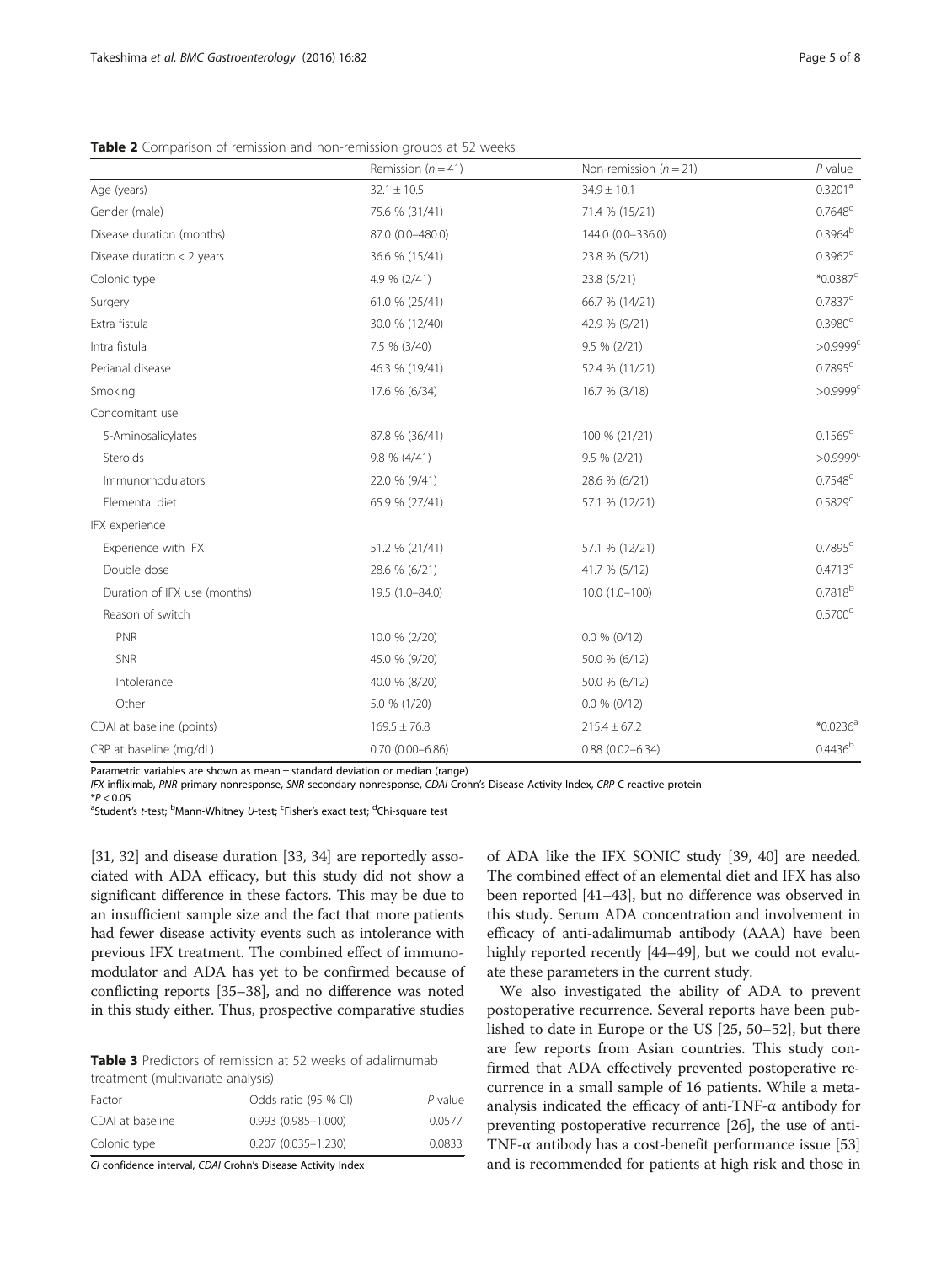| Basic characteristic |                |      |                                         |                            | Risk factor            |                                          |                   |                        | Clinical remission<br>(last examination) |                                            | Endoscopy (last examination) |                                                   |                   |                                        |                   |                    |
|----------------------|----------------|------|-----------------------------------------|----------------------------|------------------------|------------------------------------------|-------------------|------------------------|------------------------------------------|--------------------------------------------|------------------------------|---------------------------------------------------|-------------------|----------------------------------------|-------------------|--------------------|
|                      | Patient Gender | Age  | Disease<br>(years) duration<br>(months) | <b>Disease</b><br>location | Previous<br><b>IFX</b> | Time to ADA<br>after resection<br>(days) | Smoking           | Penetrating<br>disease | Previous<br>resection                    | Disease<br>duration<br>(<10 years) factors | <b>Numbers</b><br>of risk    | Time to last Remission<br>examination<br>(months) |                   | Time to<br>Endoscopy score<br>(months) | Rutgeerts Mucosal | healing            |
|                      | M              | 33   | 153                                     | lleocolonic o              |                        | 43                                       | $\times$          | $\circ$                | $\circ$                                  | $\times$                                   | $\overline{2}$               | 48                                                | $\circ$           | 20                                     | i0                | $\circ$            |
| $\overline{2}$       | Μ              | 32   | 77                                      | lleocolonic o              |                        | 18                                       | $\circ$           | $\circ$                | $\circ$                                  | $\circ$                                    | 4                            | 50                                                | $\circ$           | 44                                     | i4                | X                  |
| 3                    | M              | 38   | 96                                      | Ileocolonic x              |                        | 23                                       | $\circ$           | $\circ$                | $\times$                                 | $\circ$                                    | 3                            | 49                                                | $\circ$           | 47                                     | i0                | $\circ$            |
| $\overline{4}$       | M              | 30   | 178                                     | lleo                       | $\circ$                | 57                                       | $\times$          | $\circ$                | $\circ$                                  | $\times$                                   | 2                            | 46                                                | $\times$          | 37                                     | i3                | $\times$           |
| 5                    | M              | 29   | 3                                       | lleocolonic x              |                        | 40                                       | $\circ$           | $\times$               | $\times$                                 | $\circ$                                    | 2                            | 40                                                | $\circ$           | 28                                     | i2                | $\times$           |
| 6                    | M              | 50   | 276                                     | lleo                       | $\times$               | 49                                       | $\times$          | $\times$               | $\circ$                                  | $\times$                                   |                              | 32                                                | $\circ$           | 23                                     | i0                | $\circ$            |
| 7                    | M              | 19   | 8                                       | lleocolonic x              |                        | 15                                       | $\circ$           | $\times$               | $\times$                                 | $\circ$                                    | $\overline{2}$               | 38                                                | $\circ$           | 22                                     | i0                | $\circ$            |
| 8                    | M              | 50   | 480                                     | lleocolonic o              |                        | 23                                       | $\times$          | $\circ$                | $\circ$                                  | $\times$                                   | 2                            | 38                                                | $\circ$           | 38                                     | $\mathsf{11}$     | $\circ$            |
| 9                    | M              | 34   | 180                                     | lleo                       | $\circ$                | 60                                       | $\circ$           | $\times$               | $\circ$                                  | $\times$                                   | $\overline{2}$               | 31                                                | $\circ$           | 8                                      | i0                | $\circ$            |
| 10                   | M              | 33   | 120                                     | lleo                       | $\times$               | 240                                      | $\times$          | $\circ$                | $\times$                                 | $\circ$                                    | 2                            | 29                                                | $\circ$           | 28                                     | i2                | $\times$           |
| 11                   | M              | 43   | 204                                     | lleocolonic x              |                        | 73                                       | $\times$          | $\circ$                | $\circ$                                  | $\times$                                   | 2                            | 32                                                | $\circ$           |                                        |                   |                    |
| 12                   | Μ              | 47   | 36                                      | lleocolonic x              |                        | 53                                       | $\times$          | $\circ$                | $\circ$                                  | $\circ$                                    | 3                            | 24                                                | $\circ$           |                                        |                   |                    |
| 13                   | M              | 23   | 18                                      | lleocolonic x              |                        | 22                                       | $\times$          | $\circ$                | $\times$                                 | $\circ$                                    | 2                            | 15                                                | $\circ$           | 8                                      | i0                | $\circ$            |
| 14                   | F.             | 45   | 396                                     | lleocolonic x              |                        | 82                                       | $\times$          | $\circ$                | $\circ$                                  | $\times$                                   | 2                            | 24                                                | $\circ$           | 24                                     | i3                | $\times$           |
| 15                   | Μ              | 27   | 3                                       | Ileocolonic x              |                        | 10 <sup>°</sup>                          | $\times$          | $\times$               | $\times$                                 | $\circ$                                    |                              | 16                                                | $\circ$           | 15                                     | iO                | $\circ$            |
| 16                   | F              | 31   | 18                                      | Ileocolonic x              |                        | 38                                       | $\times$          | $\circ$                | $\times$                                 | $\circ$                                    | 2                            | 12                                                | $\circ$           | 12                                     | i0                | $\circ$            |
| Total                | M/F:<br>14/2   | 35.3 | 140.4                                   | 4/12                       | 31.3 % (5/<br>16)      | 52.9                                     | 31.3 % (5/<br>16) | 68.8 % (11/<br>16)     | 56.3 % (9/<br>16)                        | 56.3 % (9/<br>16)                          | 2.1                          | 32.3                                              | 93.8 %<br>(15/16) | 25.3                                   |                   | 64.3 % (9/<br>(14) |

<span id="page-5-0"></span>Table 4 Results of ADA treatment for the prevention of postoperative recurrence

Parametric variables as total are shown as mean or rates

ADA adalimumab, IFX infliximab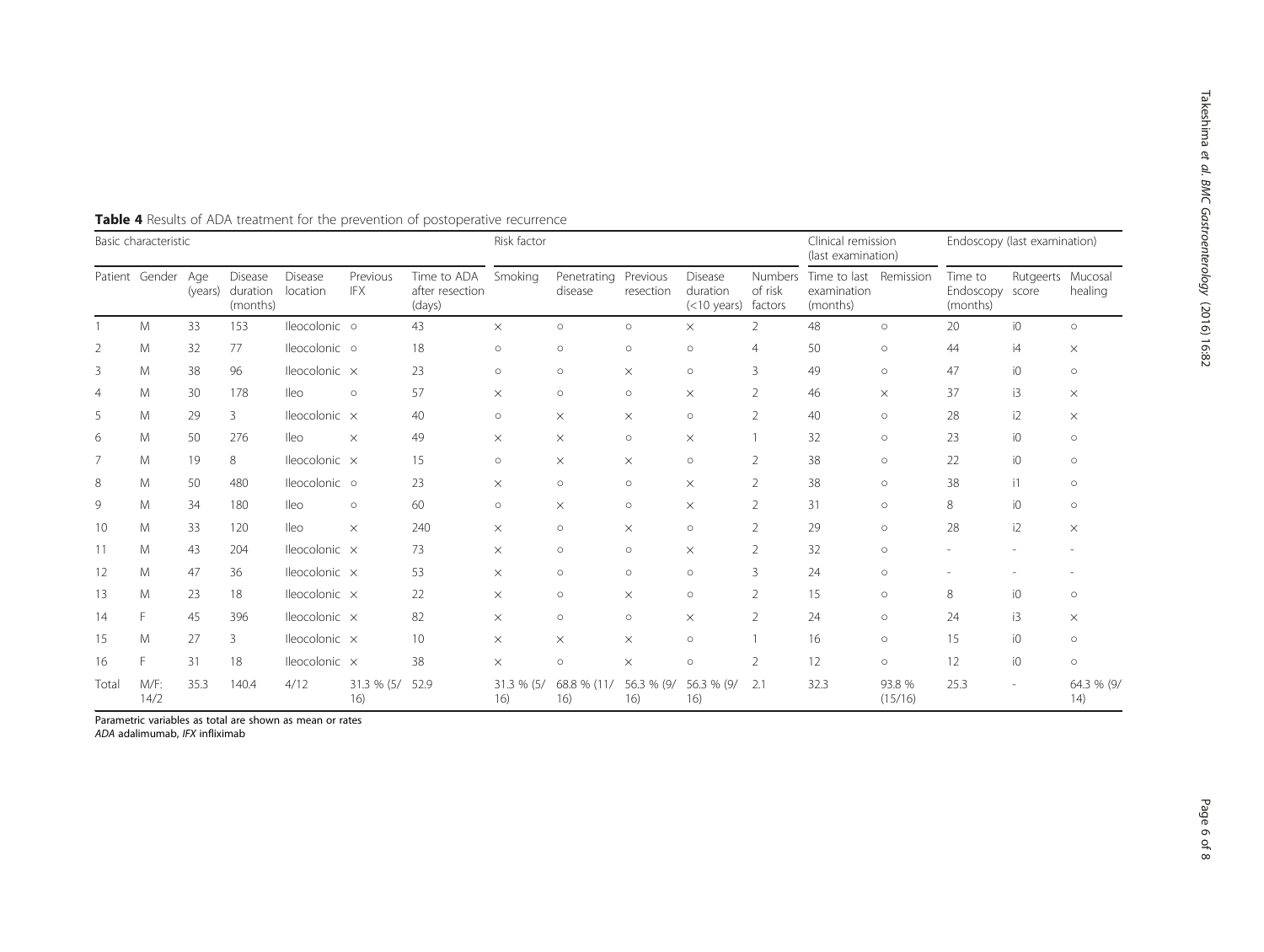<span id="page-6-0"></span>whom relapse was observed in postoperative monitoring [[54](#page-7-0)]. The POCER study recently reported on the usefulness of postoperative risk factor–based therapeutic stratification, endoscopic monitoring, and therapeutic intensification [\[55\]](#page-7-0). However, in the POCER study, thiopurine was used as the first-line treatment even for highrisk patients, while the active care group with endoscopic evaluation and therapeutic intensification had a relatively high recurrence rate. A greater number of risk factors was associated with a higher relapse rate. Our study also indicated more risk factors in patients who showed endoscopic recurrence with a Rutgeerts score of i3 or i4. Therefore, positive use of anti-TNF-α antibody may require consideration for high-risk patients. Recent studies reported the usefulness of fecal calprotectin as a parameter in postoperative monitoring [[56](#page-7-0), [57\]](#page-7-0). Postoperative monitoring and therapeutic optimization as considerations of the burden of examination and cost-benefit relationship are required.

This study has several limitations. First, it had an insufficient sample size of unselected patients with heterogeneous baseline characteristics in a real practice setting. Therefore, it was difficult to determine the efficacyassociated factors. Second, the assessment of prevention of postoperative recurrence was made only in a small group of 16 patients, the timing of ADA introduction and endoscopic examination was inconsistent, and endoscopy was not performed for some patients. Therefore, further larger-scale studies with strict evaluation methods are required to validate our results.

#### **Conclusions**

Even with the above-mentioned limitations, we concluded in this study that ADA effectively provided clinical remission and prevented postoperative recurrence of CD in real practice settings.

#### Abbreviations

AAA, anti-adalimumab antibody; ADA, adalimumab; anti-TNF-α antibody, anti-TNF-α monoclonal antibody; CD, Crohn's disease; CDAI, CD Activity Index; CRP, C-reactive protein; IBD, inflammatory bowel disease; IFX, infliximab; PNR, primary nonresponse; SNR, secondary nonresponse; TNF-α, tumor necrosis factor-α.

#### Funding

Funding for editorial assistance was provided by Eisai Co., Ltd.

#### Availability of data and materials

The data will not be made available in order to protect the anonyms.

#### Authors' contributions

FT participated in the study design, data collection, data analysis, and manuscript drafting and revision processes. DY, SH, TM, HO, MI, HM, KM, HM, YA, NY, KO, and HI participated in the data collection process. MU participated in manuscript drafting and revision process. KN gave final approval of the manuscript to be published. All authors read and approved the final manuscript.

#### Competing interests

Fuminao Takeshima and Kazuhiko Nakao received grants and lecture fees from Eisai Co., Ltd. The other authors have nothing to declare. Eisai Co., Ltd. supported the manuscript drafting and publication charge payment for this article but had no influence on the study design or results.

#### Consent for publication

Not applicable.

#### Ethics approval and consent to participate

This study was reviewed and approved by the Nagasaki University Hospital Ethics Committee.

#### Author details

<sup>1</sup>Department of Gastroenterology and Hepatology, Graduate School of Biomedical Science, Nagasaki University Hospital, 1-7-1 Sakamoto, Nagasaki City, Nagasaki 852-8501, Japan. <sup>2</sup>Department of Gastroenterology and Hepatology, Sasebo City General Hospital, 9-3 Hirase-cho, Sasebo City, Nagasaki 857-8511, Japan. <sup>3</sup>Department of Gastroenterology, National Hospital Organization Nagasaki Medical Center, 2-1001-1 Kubara, Ohmura City, Nagasaki 856-8562, Japan. <sup>4</sup> Department of Gastroenterology and Hepatology, National Hospital Organization Ureshino Medical Center, 2436 Ureshino-cho, Ureshino City, Saga 843-0393, Japan. <sup>5</sup>Department of Gastroenterology and Hepatology, Sasebo Chuo Hospital, 15 Yamato-cho, Sasebo City, Nagasaki 857-1195, Japan. <sup>6</sup>Department of Internal Medicine Kouseikai Hospital, 1-3-12 Hayama, Nagasaki City, Nagasaki 852-8053, Japan. 7 Department of Internal Medicine, Shunkaikai Inoue Hospital, 6-12 Takara-machi, Nagasaki City, Nagasaki 850-0045, Japan. <sup>8</sup>Integrated Marketing Department, Eisai Co., Ltd., 13-1 Nishigoken-cho, Shinjuku-ku, Tokyo 162-0812, Japan.

# Received: 19 November 2015 Accepted: 26 July 2016

#### References

- 1. Cosnes J, Gower-Rousseau C, Seksik P, et al. Epidemiology and natural history of inflammatory bowel diseases. Gastroenterology. 2011;140:1785–94.
- 2. Cosnes J, Cattan S, Blain A, et al. Long-term evolution of disease behavior of Crohn's disease. Inflamm Bowel Dis. 2002;8:244–50.
- 3. Pariente B, Cosnes J, Danese S, et al. Development of the Crohn's disease digestive damage score, the Lémann score. Inflamm Bowel Dis. 2011;17:1415–22.
- 4. Matsumoto T, Yanai S, Toya Y, et al. Internet-orientated Assessment of QOL and Actual Treatment Status in Japanese Patients with Inflammatory Bowel Disease: The 3I survey. J Crohns Colitis. 2015;9:477–82.
- 5. Van Deventer SJ. Tumour necrosis factor and Crohn's disease. Gut. 1997;40:443–8.
- 6. Hazlewood GS, Rezaie A, Borman M, et al. Comparative effectiveness of immunosuppressants and biologics for inducing and maintaining remission in Crohn's disease: a network meta-analysis. Gastroenterology. 2015;148:344–54.
- 7. Stidham RW, Lee TC, Higgins PD, et al. Systematic review with network meta-analysis: the efficacy of anti-TNF agents for the treatment of Crohn's disease. Aliment Pharmacol Ther. 2014;39:1349–62.
- 8. Targan SR, Hanauer SB, van Deventer SJ, et al. A short-term study of chimeric monoclonal antibody cA2 to tumor necrosis factor alpha for Crohn's disease. Crohn's Disease cA2 Study Group. N Engl J Med. 1997;337:1029–35.
- 9. Hanauer SB, Feagan BG, Lichtenstein GR, et al. Maintenance infliximab for Crohn's disease: the ACCENT I randomised trial. Lancet. 2002;359:1541–9.
- 10. Sands BE, Anderson FH, Bernstein CN, et al. Infliximab maintenance therapy for fistulizing Crohn's disease. N Engl J Med. 2004;350:876–85.
- 11. Hanauer SB, Sandborn WJ, Rutgeerts P, et al. Human anti-tumor necrosis factor monoclonal antibody (adalimumab) in Crohn's disease: the CLASSIC-I trial. Gastroenterology. 2006;130:323–32.
- 12. Sandborn WJ, Rutgeerts P, Enns R, et al. Adalimumab induction therapy for Crohn disease previously treated with infliximab: a randomized trial. Ann Intern Med. 2007;146:829–38.
- 13. Sandborn WJ, Hanauer SB, Rutgeerts P, et al. Adalimumab for maintenance treatment of Crohn's disease: results of the CLASSIC II trial. Gut. 2007;56:1232–9.
- 14. Colombel JF, Sandborn WJ, Rutgeerts P, et al. Adalimumab for maintenance of clinical response and remission in patients with Crohn's disease: the CHARM trial. Gastroenterology. 2007;132:52–65.
- 15. Rutgeerts P, Van Assche G, Sandborn WJ, et al. Adalimumab induces and maintains mucosal healing in patients with Crohn's disease: data from the EXTEND trial. Gastroenterology. 2012;142:1102–11.